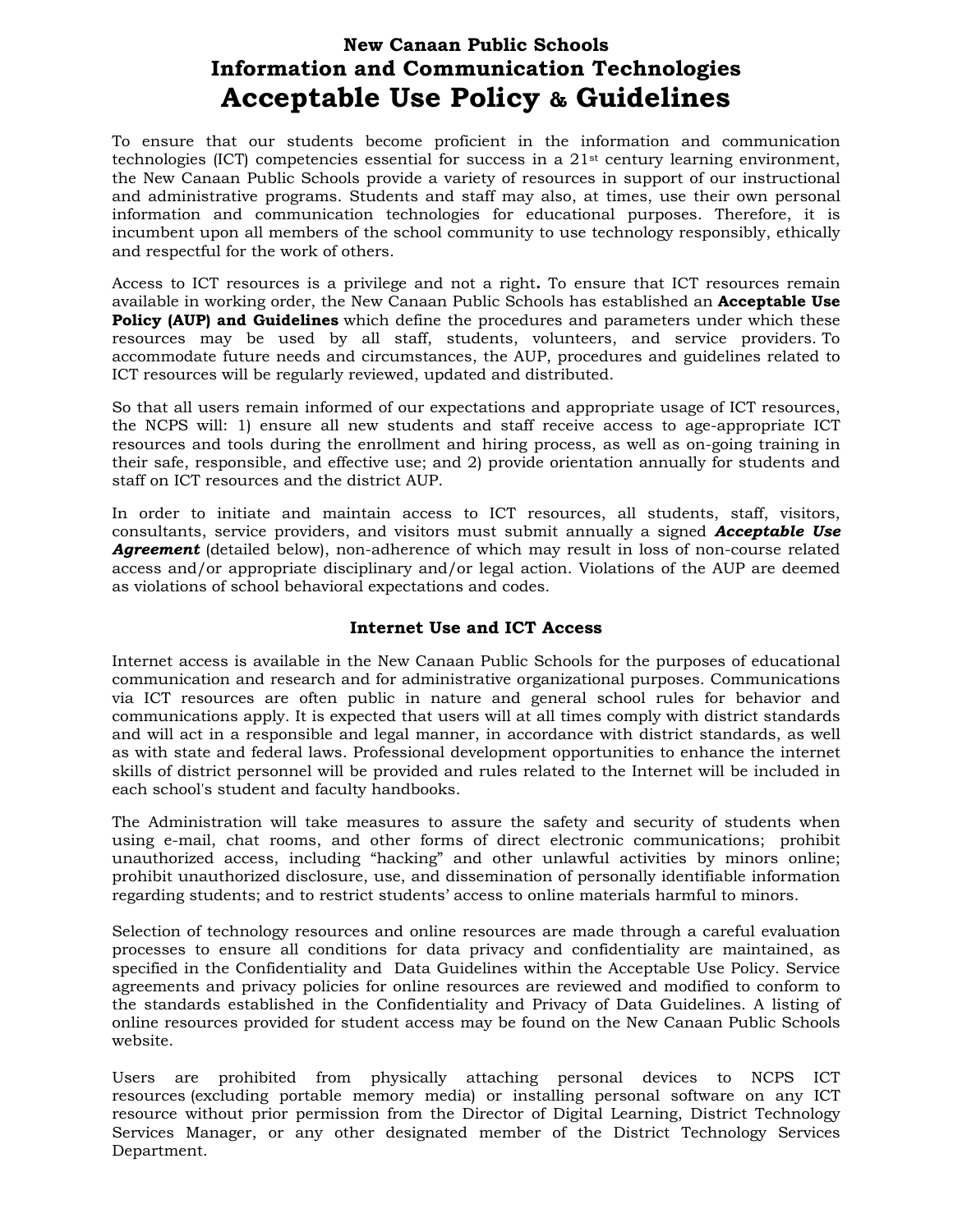Use of personal devices (Bring Their Own Technology - BYOT) is permitted and internet access provided under the guidelines, restrictions, and permitted uses within the parameters established and communicated at New Canaan High School and Saxe Middle School. Use of personal devices for video and audio recording is to be done only with the permission of a teacher or administrator. Students at West School, South School and East School are not permitted to bring personal devices to school. Internet access for BYOT devices is provided for academic and organizational uses only. No cell phone service is provided or guaranteed to users within school facilities.

### **Monitoring and Privacy Issues**

To provide ready access for all users, age-appropriate material, an Internet environment that is safe and appropriate for the maturity level and need of student users, and to proactively maintain and secure increasingly complex ICT resources and systems **the district, as the owner of the ICT resources, reserves the right to monitor and review the use of these ICT resources** and will do so as needed to ensure that the systems are being used for districtrelated educational purposes and to maximize utilization of the systems for such. It is important that all users and parents understand this and recognize that monitoring access, among other things:

- maximizes the safety and security of people and resources by supporting a positive learning and work environment safe from harassment, intimidation or threats
- discourages breaches of confidentiality, copyright infringements and inappropriate file downloads and print requests
- promotes appropriate internet access, electronic communication messages (such as email, blogs, chats and discussion forums).

Therefore, all users must be aware that *they should not have any expectation of personal privacy in the use of these ICT resources.* Password systems implemented by the district are designed solely to provide system security from unauthorized users, not to provide privacy to the individual system user. This provision applies to all users of the district's ICT resources, including any incidental personal use permitted in accordance with these regulations.

## **Confidentiality and Data Guidelines**

The New Canaan Public Schools abides by the Family Education Rights and Privacy Act (FERPA)1, The Children's Online Privacy Protection Act (COPPA)2, The Children's Internet Protection Act (CIPA)<sup>3</sup>, The Protection of Pupil Rights Amendment (PPRA)<sup>4</sup>, and Freedom of Information (FOI)5. Guidelines, protocols, and service contracts have been established to ensure all data systems, cloud based resources, locally installed applications, databases, and vendors protect and secure the confidentiality and privacy of student, employee and organizational data (New Canaan Public Schools Data). This set of data includes, but is not limited to, student records, assessment data, family demographic data, employee data, and email.

*Links to FERPA, COPPA, CIPA, PPRA, and FOI* 

- *1 http://www2.ed.gov/policy/gen/guid/fpco/ferpa/index.html and http://www2.ed.gov/policy/gen/guid/fpco/ferpa/mndirectoryinfo.html*
- *2 http://www.coppa.org/*
- *3 http://www.fcc.gov/guides/childrens-internet-protection-act*
- *4 http://www2.ed.gov/policy/gen/guid/fpco/ppra/index.html*
- *5 http://www.foia.gov/*

Confidentiality and overall use of these online resources is protected by law, including the Family Education Rights and Privacy Act (FERPA), the Children's Online Privacy Protection Act (COPPA), and the district's Acceptable Use Policy.

1. Family Educational Rights and Privacy Act (FERPA) protects the privacy of student education records and gives parents the rights to review student records. Under FERPA, the school district or institution or person acting on the behalf of the school district may maintain educational records, which includes records, files, documents, and other materials which contain information directly related to a student. School officials may only provide third parties student records with the permission by the parent or eligible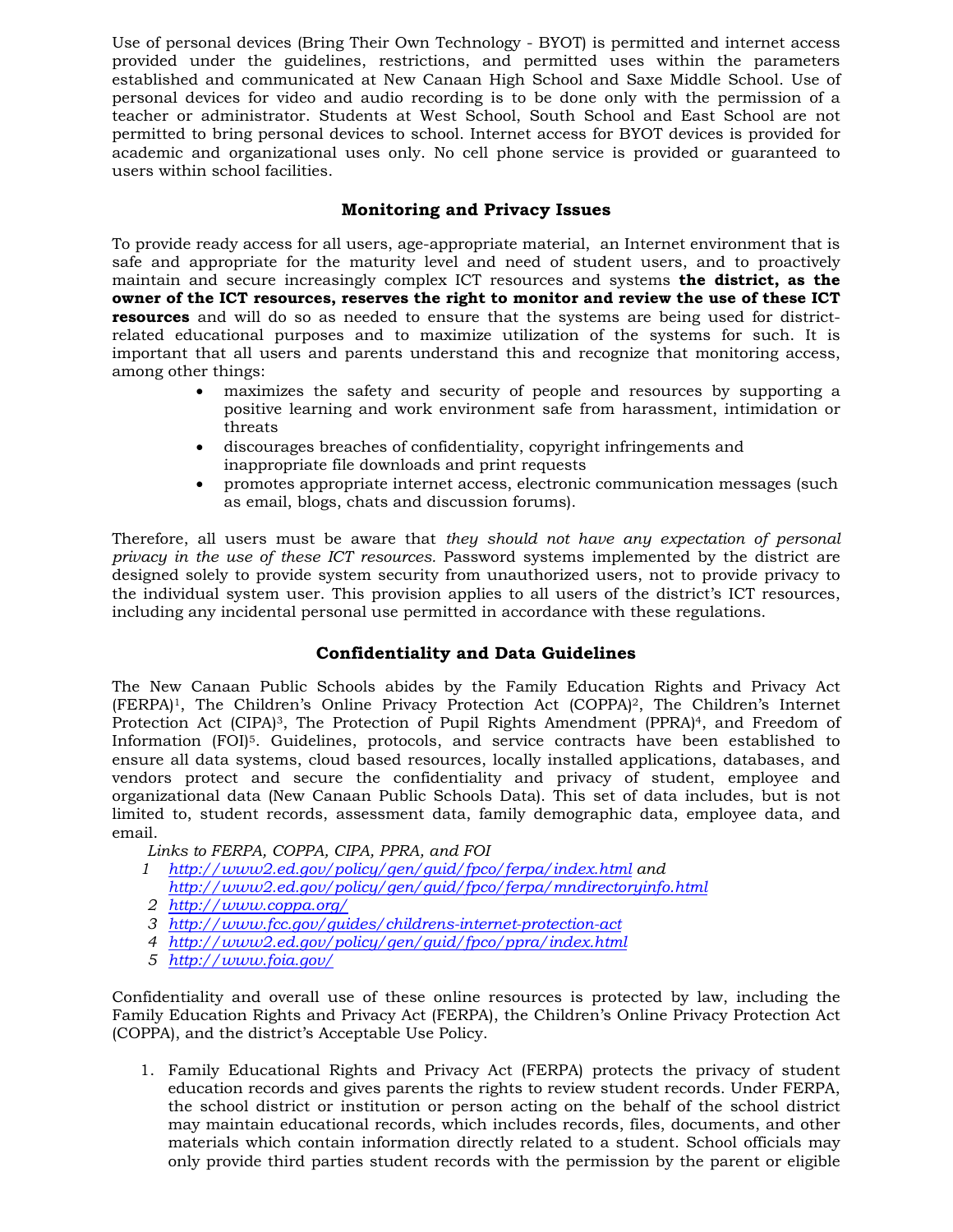student. Directory information may be released if parents do not object to any disclosures.

2. Children's Online Privacy Protection Act (COPPA) applies to commercial companies and limits their ability to collect personal information from children under 13. No personal student information is collected for commercial purposes. The district will annually inform parents and collect permission that allows the school to act as an agent for parents in the collection of information within the school context. The school's use of student information is solely for education purposes. Student information that is "collected" is described as (projects, documents, email, files, username and password).

The New Canaan Public Schools expects all employees, and external service providers acting on behalf of the New Canaan Public Schools, to take all measures to protect student, employee, and organizational data. As such, the following guidelines and procedures are to be adhered to by employees, vendors, and service providers.

- All student, employee, and organization data (New Canaan Public Schools Data) is the property of the New Canaan Public Schools.
- All computers, tablets, smartphones, cloud based resources, or servers that stores and/or has access to New Canaan Public Schools Data must be password protected at all times not actively in use by the user.
- All cloud based resources, software, and mobile device apps must be approved for use by the Director of Digital Learning, District Technology Services Manager, Superintendent, Assistant Superintendent, or assigned designee. Approval for installation or use of these resources is dependent on educational appropriateness, compatibility with resources, availability of support, organizational needs, and adherence to the Confidentiality and Data Guidelines
- New Canaan Public Schools Data may be accessed via cloud based resources and apps while on mobile devices or personal (Non-NCPS) devices, however such data may not be downloaded for storage on personal (Non-NCPS) technology.
- Access to and/or storage of New Canaan Public Schools Data must be purged and permanently deleted at the termination of employment, service contract/subscription, or consulting.
- Access to New Canaan Public Schools Data will only be provided after acceptance and signature of the Acceptable Use Policy, which contains the Confidentiality and Privacy of Data, guidelines.
- New Canaan Public Schools Data is not to be shared with a third party, including parents or community residents, unless permitted by FERPA, COPPA, CIPA PPRA, or FOI and within the parameters of the type of data that may be released.
- Email containing personally identifiable student information may constitute an educational record and thus be subject to disclosure under FERPA and may, under certain circumstances, be subject to FOI. Staff must comply with FERPA in all email communication with anyone other than the parent(s) of the student or the eligible student

#### **Publishing Guidelines**

Any distribution of educational records, including digital records, must comply with FERPA. The premise that all individuals are authors and distributors of content is an underlying basis of 21st Century Learning. District and school use of ICT Resources to distribute intellectual property, images, videos and information shall be related to school curriculum and instruction, school-authorized activities, and other information relating to school and district goals. It is our intent that such broadcasts and publications be educationally relevant to the goals of the school district while providing for the safety and security of all students and staff.

 All distributed content shall follow the standards for ethical behavior in regard to information and communication technologies by showing respect for the principles of intellectual freedom, intellectual property rights and the responsible use of the information and communication technologies. There are times where content may be distributed outside New Canaan Public Schools on the World Wide Web where age appropriate.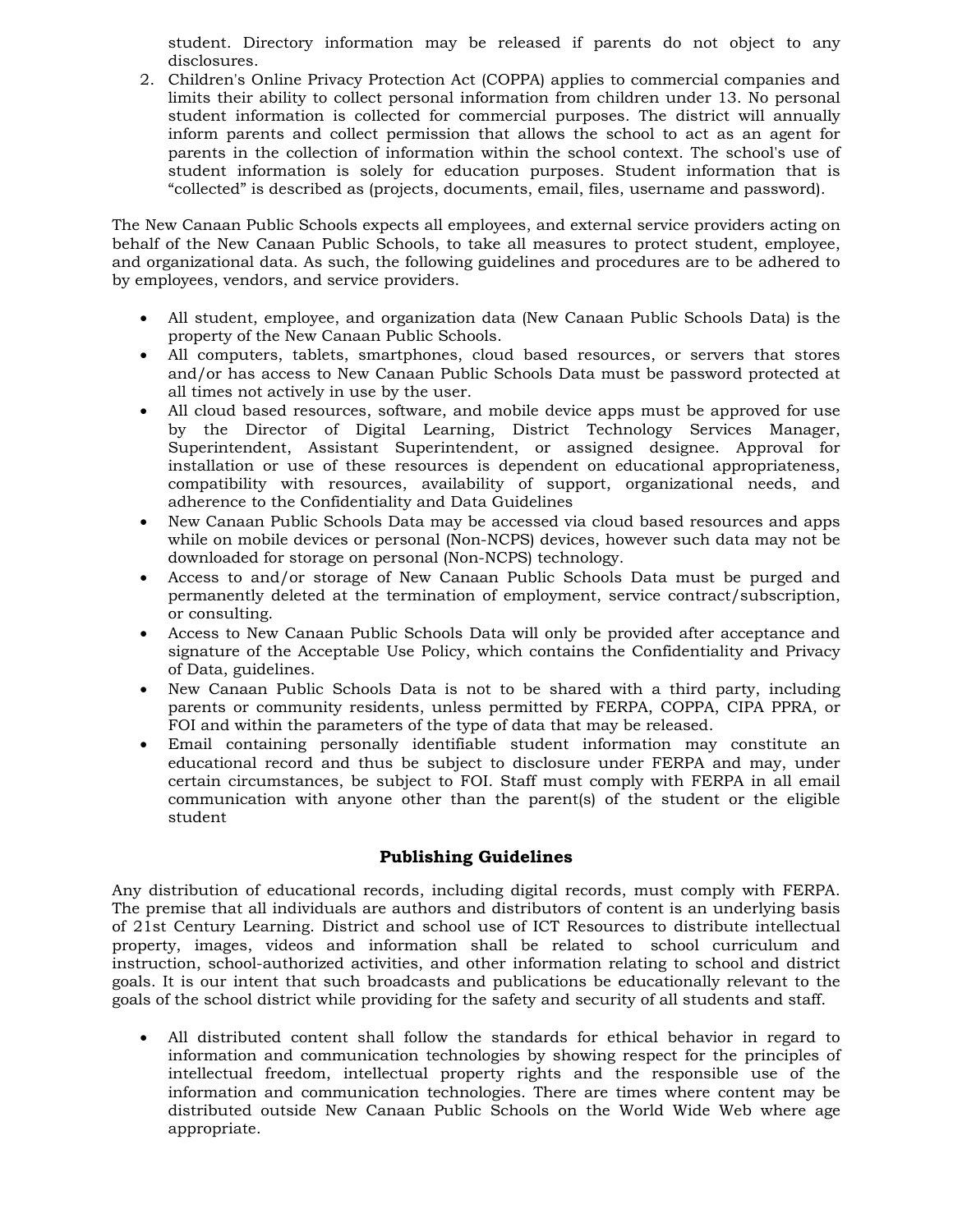- All distributed audio and video recordings of classroom activities shall follow ethical standards by posting content that has been recorded with the intent to post online and with permission by those being recorded.
- All content shall be age appropriate to safeguard students by shielding the identification of students' identification and locations. Content may include names of individuals; however identifying information, such as names of family members, e-mail addresses, addresses and phone numbers will remain private.
- All content should be free of any spelling or grammatical errors. Content shall not contain objectionable material or point to objectionable material. The determination of what constitutes objectionable material shall be made on a case by case basis, as determined by the Director of Digital Learning and a Building Administrator. The distribution of content shall follow Copyright Law and Fair Use Guidelines.
- All content representing the school district shall follow district policies and state/federal laws pertaining to content standards, student records, copyright, and technical standards.

**Anyone who is aware of problems with, or misuse of these ICT resources, or has a question regarding the proper use of these ICT resources, should see a teacher or administrator immediately. Most importantly, the Board and the Administration urges**  *any* **person who receives** *any* **harassing, threatening, intimidating or other improper message through ICT Resources to immediately report it to an Administrator.** 

For more information about the use of technology in the New Canaan School District, contact the Director of Digital Learning or District Technology Services Manager.